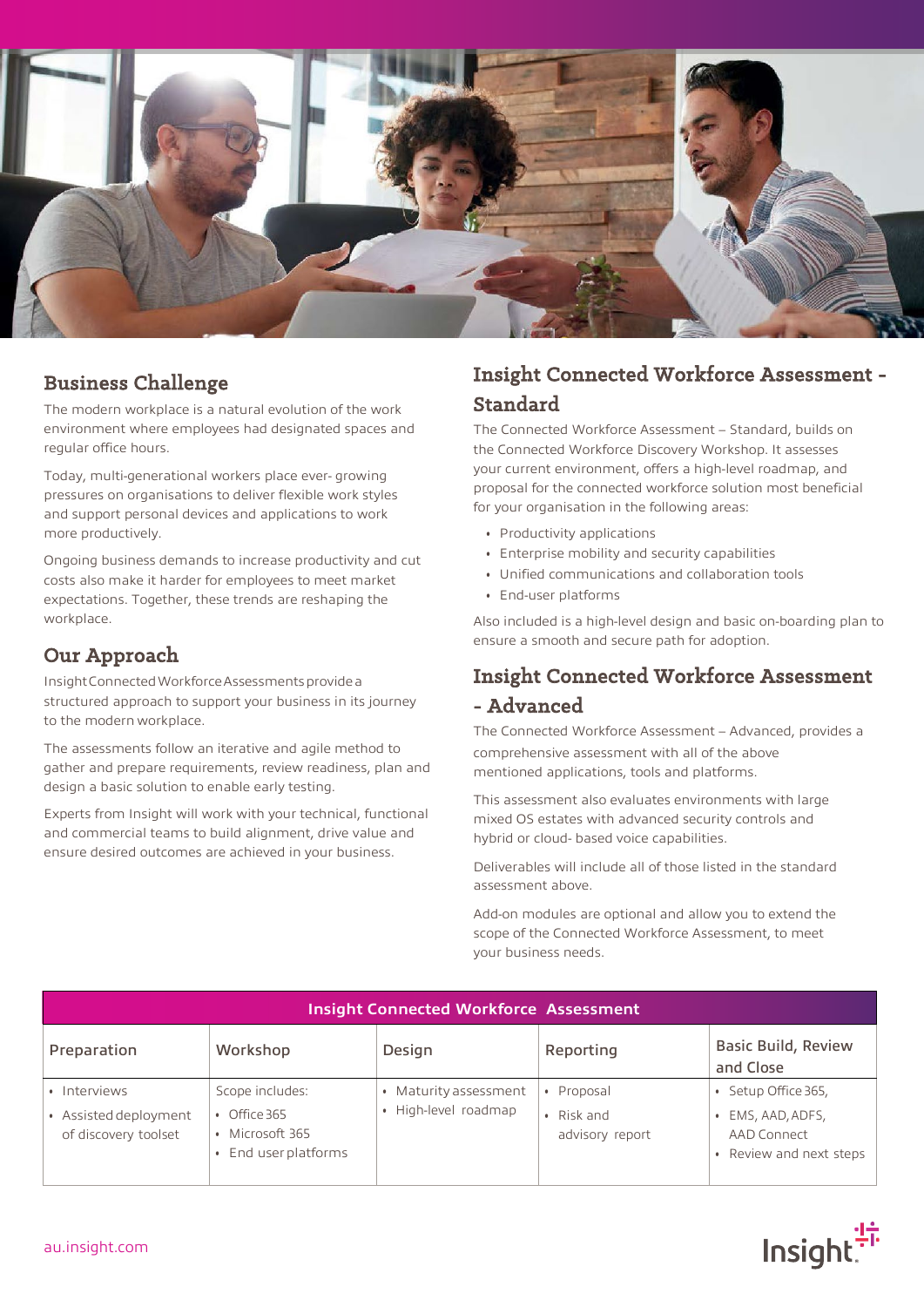

| <b>Connected Workforce Assessment Services</b>                                       | <b>Standard</b> | Advanced     |
|--------------------------------------------------------------------------------------|-----------------|--------------|
| <b>Scope</b>                                                                         |                 |              |
| • Office 365 Productivity applications overview:                                     |                 |              |
| • Exchange, OneDrive, SharePoint, Skype, Teams                                       | $\checkmark$    | $\checkmark$ |
| • Legal compliance, eDiscovery, email archiving                                      |                 |              |
| • Information protection – message<br>encryption, rights management, data loss       |                 | $\checkmark$ |
| • Advanced Threat Protection, Office 365<br>Cloud App Security, Threat Intelligence, | $\checkmark$    |              |
| • End User and Organisational Analytics (MyAnalytics), Power BI Pro                  |                 | $\checkmark$ |
| • Audio Conferencing                                                                 |                 | $\checkmark$ |
| • Phone System, Calling Plan                                                         |                 | $\checkmark$ |
| • Azure Active Directory Free and Basic                                              | $\checkmark$    |              |
| • Azure Active Directory Premium                                                     |                 | $\checkmark$ |
| • Enterprise Mobility and Security (EMS) overview                                    | $\checkmark$    | $\checkmark$ |
| • Windows 10 overview                                                                |                 | $\checkmark$ |
| • End user platform overview                                                         |                 |              |

## Optional Add-on Modules

| Module name                                          | <b>Overview</b>                                                                                                                                                                           |
|------------------------------------------------------|-------------------------------------------------------------------------------------------------------------------------------------------------------------------------------------------|
| Citrix                                               | Explore how Citrix' People Centric solutions can complement Office 365 services.                                                                                                          |
| <b>Migration and Transformation</b>                  | Take a strategic look at transformation and migration options for your user estate to Office 365,<br>EMS, Windows 10 and Office 2016.                                                     |
| Symantec                                             | Examine how security tools from Symantec can help secure your connected workforce.                                                                                                        |
| Virtualisation<br>(App, Desktop, users, data)        | Get a vendor agnostic view of virtualisation strategies which can enable your users to access data and<br>work securely from anywhere, on any device.                                     |
| Unified Communication and<br>Collaboration           | Learn how Skype Video Conferencing and Surface Hub can transform the way your users work. This module<br>builds on the initial Skype, SharePoint and Teams assessment.                    |
| System Management                                    | Find out how Microsoft System Centre Suite and Operations Management Suite (OMS) help with<br>imaging, configuration management, automation, device security (BitLocker), backup, etc.    |
| Windows Defender Advanced<br>Threat Prevention (ATP) | Discover how Windows 10 Advanced threat Prevention (ATP) provides preventative protection, post-<br>breach detection, investigation and incident response for your connected workforce.   |
| <b>Contract Optimisation</b>                         | Explore possibilities to achieve better contract alignment and commercial terms with Microsoft, and<br>ensure correct licensing decisions to support your ongoing digital transformation. |
| License Deployment<br>Optimisation                   | Find opportunities to maximise the residual value that exists in your current licensing investments,<br>and minimise shelf-ware, and utilise existing assets where possible.              |